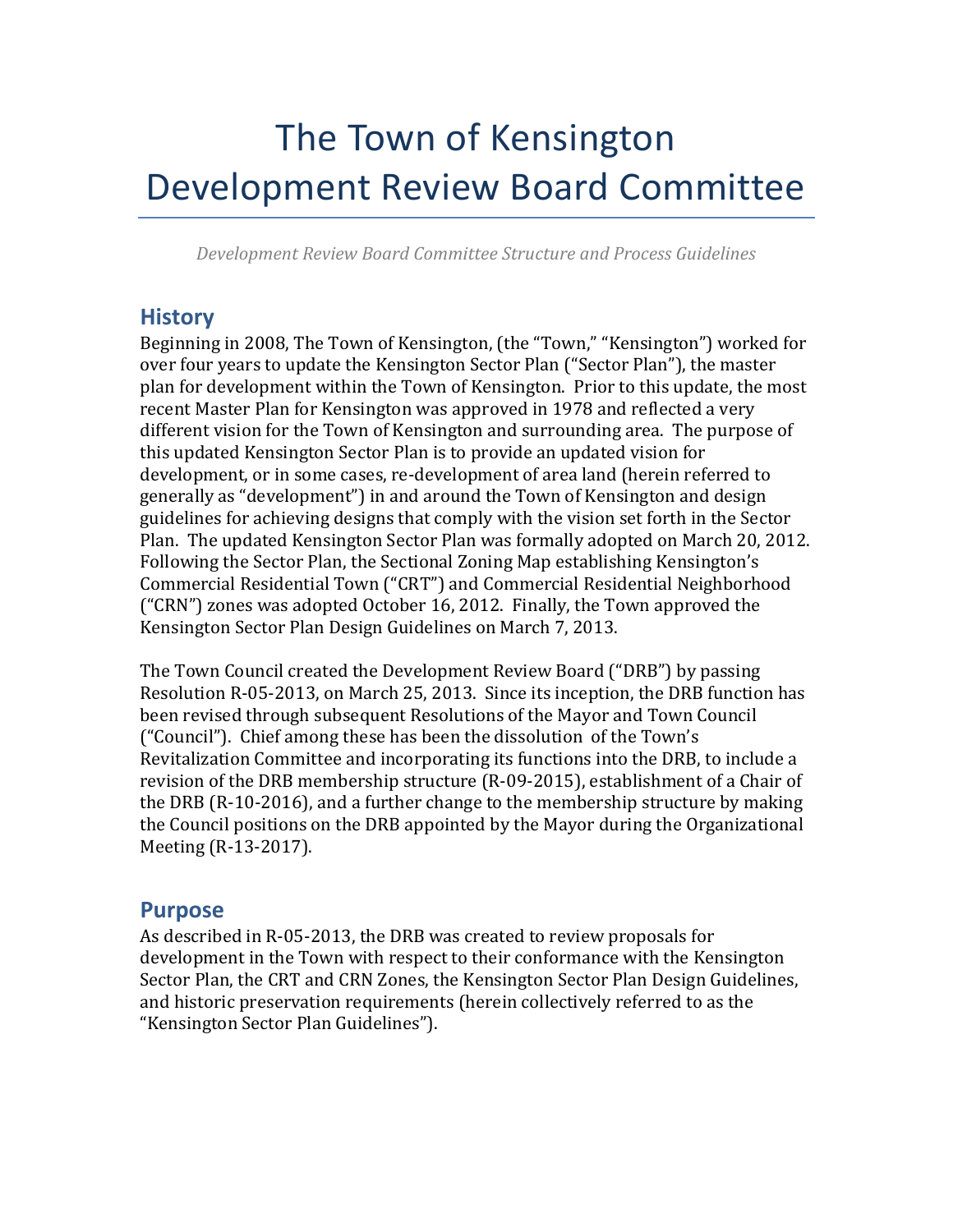The DRB reviews plans for development at an early stage of the development process, ideally prior to an applicant's filing with Montgomery County, and makes recommendations to the Council with respect to the development.

The DRB is an advisory committee only. As such, its role is to review development projects with applicants, solicit additional information from and provide feedback to applicants regarding their proposed development plans. At the Mayor's request, the DRB will present their report on any development project to the Town Council and/or the Town Attorney. The DRB's report is meant to provide the Council with the DRB's overall impression of an applicant's plan and its conformance to the Kensington Sector Plan Guidelines. Finally, the DRB may make a recommendation to the Council related to a proposed development project. Example recommendations may be:

- For the Town Attorney to review the project
- For the DRB to continue meeting with the applicant to help revise the applicant's plans to better conform to the Kensington Sector Plan
- For the Council to draft a letter of support or opposition of the proposed plan as appropriate
- For the Council to introduce and vote on a resolution of support or opposition of the proposed plan and to whom a copy of the resolution and the vote count should be sent

DRB members are expected to be knowledgeable of the Town and the Kensington Sector Plan Guidelines and to be willing to review development plans and engage with the applicant in order to:

- Provide feedback to applicants;
- Solicit additional information from applicants;
- Recommend changes to a development plan to bring it into conformance with the Kensington Sector Plan Guidelines;

The DRB process is intended to make the Town Council's review of projects more efficient and effective. In its capacity as an advisory committee, however, the DRB's role is not to directly support or oppose a project, but to advise the Town Council.

## **Development Review Board Process**

The DRB meets as a committee as needed. As an applicant prepares a plan for development of a property within the Town of Kensington, the Town asks that the applicant meet with the DRB to present the plan and to allow the DRB to review the plan and its conformance to the Kensington Sector Plan Guidelines.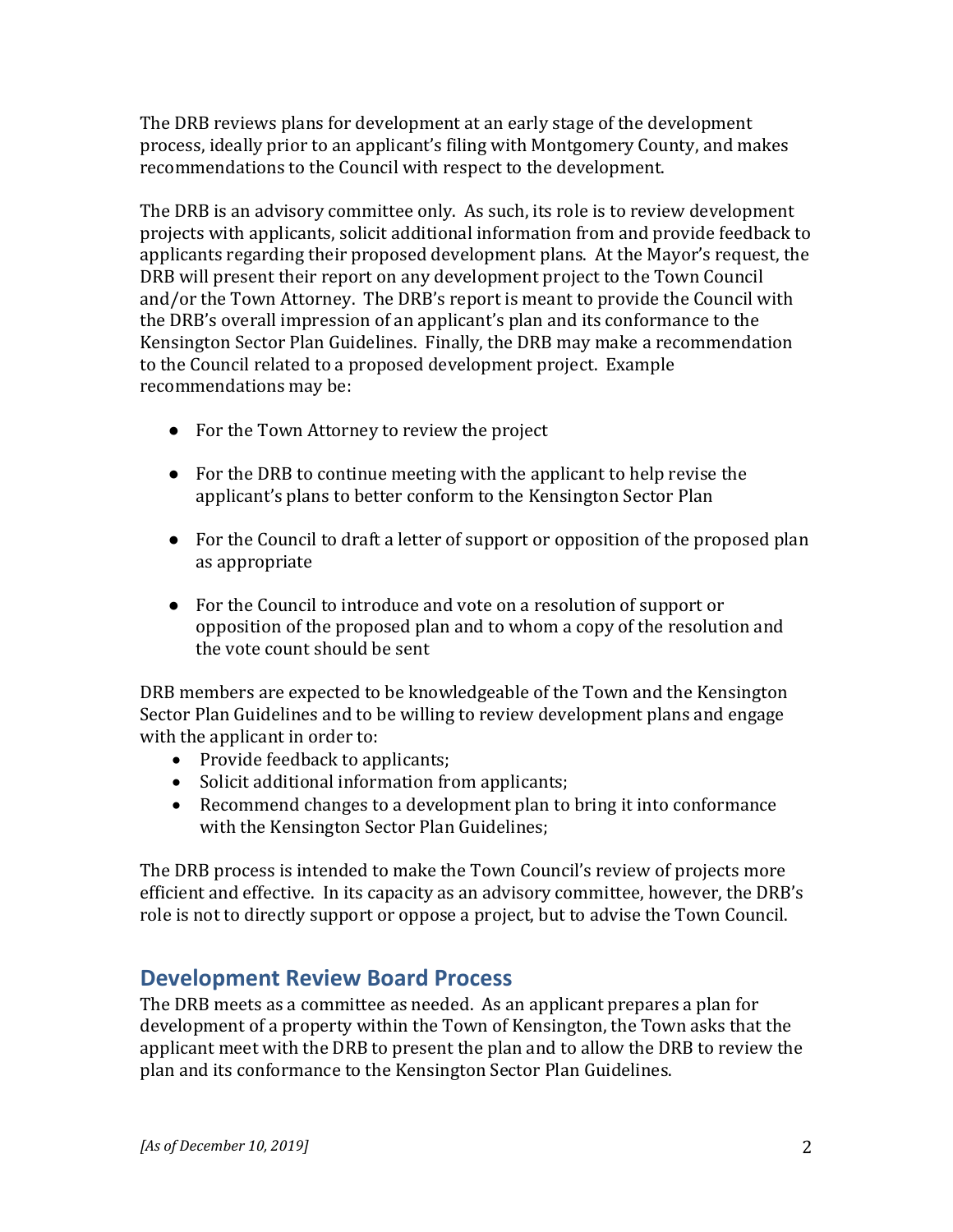The Council must post notice of DRB meetings per the Maryland Open Meetings Act (Md. Code §3-101). DRB meetings are open to the public and members of the public are entitled to attend DRB meetings, per the Open Meetings Act. Md. Code §3-103. The DRB shall follow Section 408 of the Town Charter and determine its own rules and order of business for DRB meetings.

During the course of reviewing a development project, the DRB will review the applicant's plans and exhibits and interview their team. The DRB will typically asses preliminary site plans, elevations, schematics, floor plans, engineering plans, to determine where the development is located, the scope of the development, the intended use, and the type of development (e.g. by-right, optional method, or conditional use). The DRB may develop job aides, such as questionnaires or checklists, to support its review process of applicant plans. From time to time where it may be beneficial, the DRB may invite members of the County Planning Department's Technical Staff to attend DRB meetings with or without the Applicant.

The DRB will review plans for compliance with the Kensington Sector Plan Guidelines. Specifically the members will assess project density, floor area ratio ("FAR"), total square footage, architecture, building height, setbacks, building massing, materials, step backs, parking, lighting, signage, landscaping, floor plans, intended use, and traffic circulation. Whenever possible, the DRB will encourage applicants to schedule and participate in one or more public community meetings prior to filing any application with Montgomery County.

At the conclusion of a DRB meeting, the DRB Chair will prepare minutes of the meeting. These minutes are public record and will be posted to the Town of Kensington's website and shared with the Mayor and Town Council. In addition, DRB updates to be provided to the Town Council will be included on the agenda of the Town Council meeting where the DRB Report will be given.

## **Committee Membership**

The DRB consists of seven (7) members to be appointed by the Mayor, with the approval of the Council. The composition of the DRB, as established through a Resolution of the Council, is as follows:

- Two (2) members of the Town Council, to be appointed by the Mayor during the Organizational Meeting of the Council in July of each year. Members from the Council serve a one-year term, coinciding with the Town's election cycle.
- Two (2) members from a professional field related to development, each of whom is an architect, engineer, developer, or land use attorney. Professional field members serve a two-year term.
- Two (2) members that are residents of the Town of Kensington. Town resident members serve a two-year term.
- One (1) member of the Town business community. Town business members serve a two-year term.